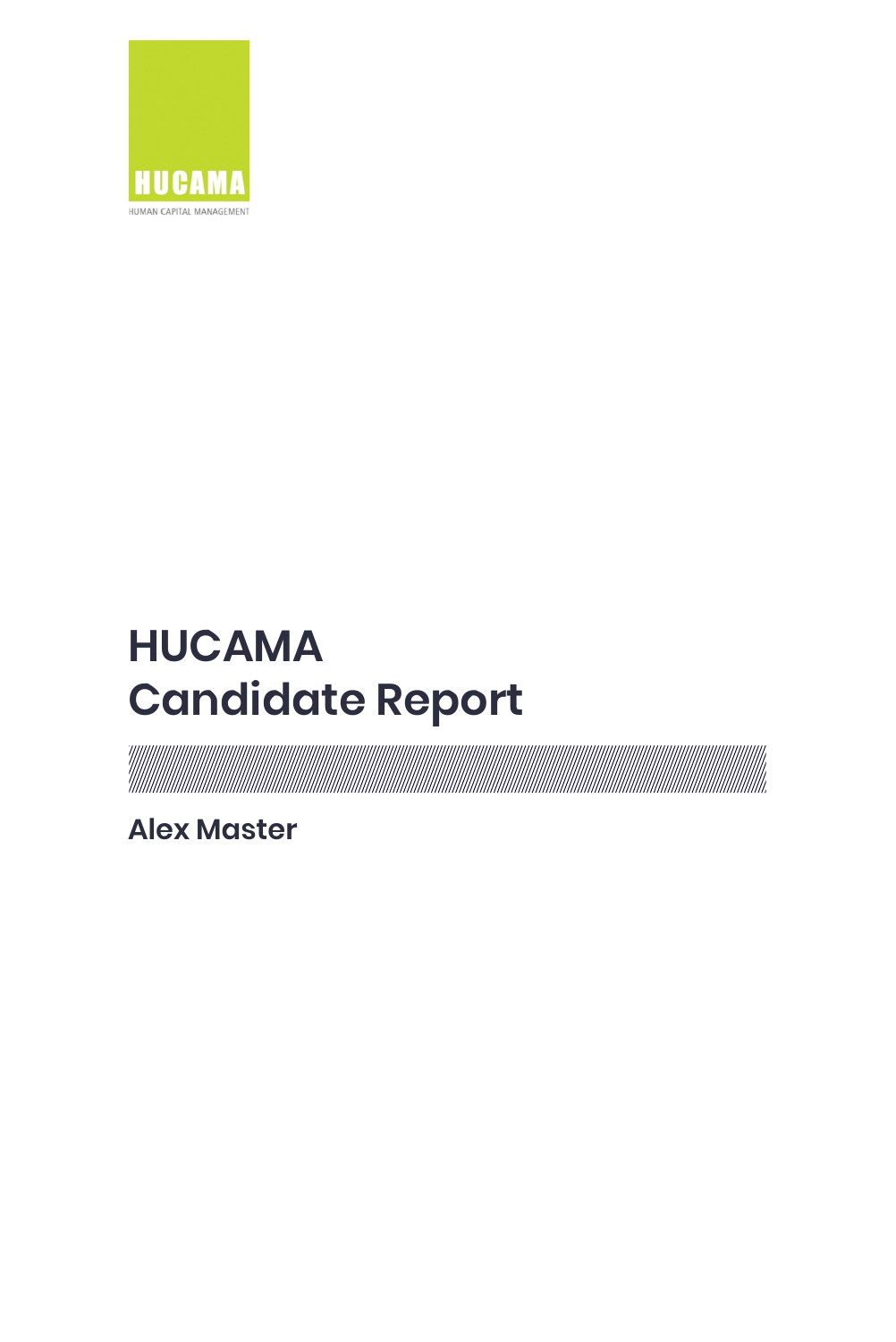## **Candidate Report**

The purpose of this report is to provide you with feedback on your responses to the HUCAMA Personality Factors questionnaire, which identifies your preferences and inclinations in a work context. The questionnaire covers the Big 5 Model of personality combined with the wider Great 8 Model (Kurz & Bartram, 2002) developed for the world work. HUCAMA Personality Factors consists of 8 overarching factors with 48 underlying facets.

## **Personality Assessment**

Your responses have been compared to those of a norm group, a group of 466 Managers and Professionals who have answered the same questions. The comparison group creates the basis for a normal distribution curve. Stens scores ranging from 1 to 10 are used to display results for personality characteristics. Sten 5 and 6 are typical scores obtained by about 40% of the comparison group whereas Sten 1 and 10 are extreme scores obtained by about 2% of the comparison group.

How we behave is driven by the situation and our personality characteristics, which are shaped by our experiences. The more extreme a score is, the more impact this characteristic is likely to have on how we behave in a specific situation and in general.



The questions do not have right or wrong answers. The placement of the marker shows your preference in comparison to other people. If the situation demands it, you will most likely be able to act in a different way than your score suggests, but it will probably require more energy as it does not match your personal preference.

### **Personality Factors**

**The HUCAMA Personality Factors model consists of 8 different factors. These factors are:**

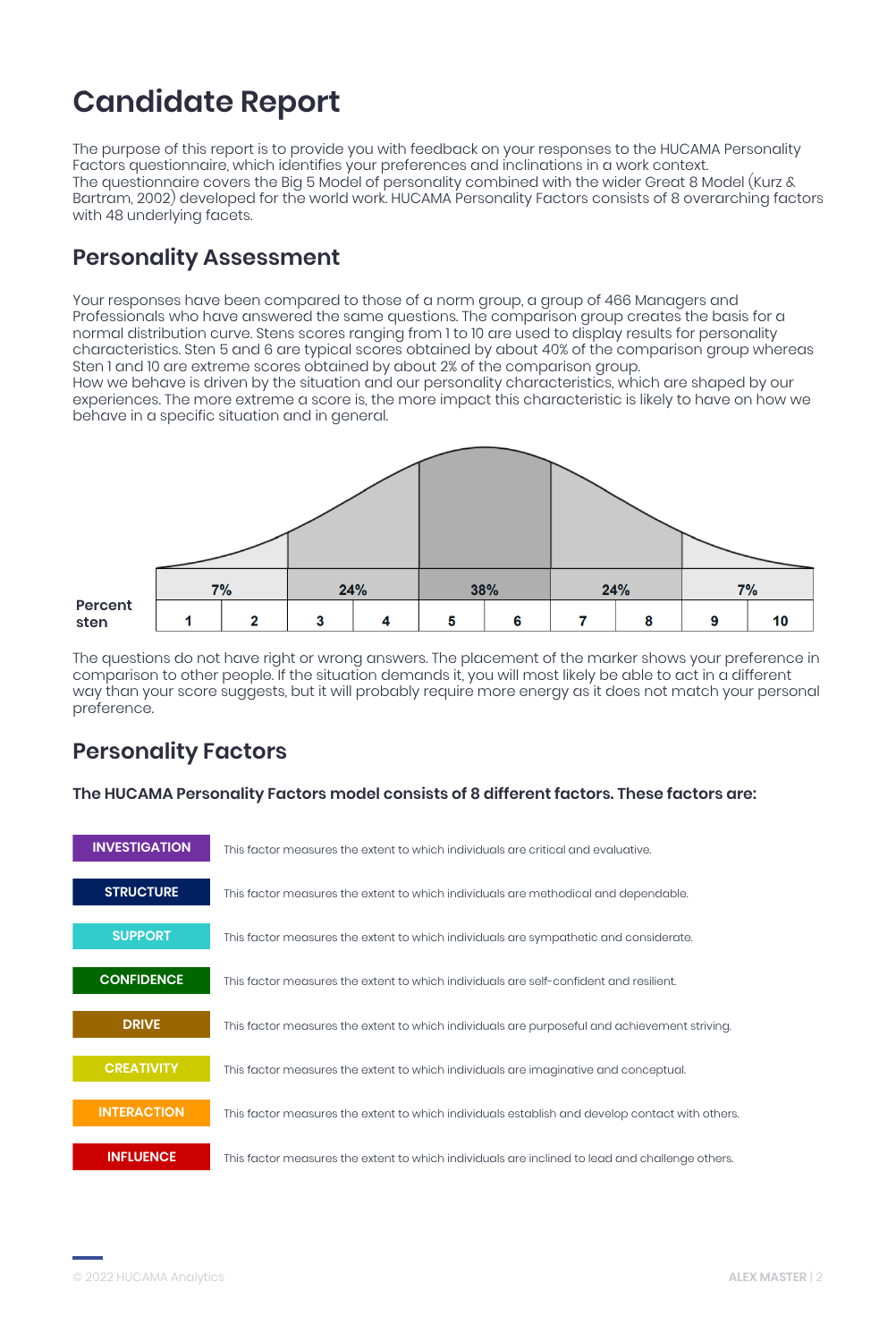## **Factor Profile**

| INVESTIGATION - The extent to which individuals are critical and evaluative                                                                                                                                                                                                         |                      |                                                                                                                                                                                                                                       |  |  |
|-------------------------------------------------------------------------------------------------------------------------------------------------------------------------------------------------------------------------------------------------------------------------------------|----------------------|---------------------------------------------------------------------------------------------------------------------------------------------------------------------------------------------------------------------------------------|--|--|
| People who are less investigative dislike<br>having to learn and may rely on well-<br>established approaches. They tend to<br>accept information and facts at face<br>value. They may be somewhat rigid and<br>lack interest in data.                                               | <b>INVESTIGATION</b> | Investigative people are studious and<br>harness technology. They probe<br>information and rely on facts. They tend<br>to reframe issues flexibly and like to<br>quantify things.                                                     |  |  |
| STRUCTURE - The extent to which individuals are methodical and disciplined                                                                                                                                                                                                          |                      |                                                                                                                                                                                                                                       |  |  |
| People who are less structured can cope<br>with disorder and care little about details.<br>They prefer to work in a spontaneous<br>style and easily switch their attention<br>between different tasks. They may<br>harbour self-doubts and may bend the<br>rules.                   | <b>STRUCTURE</b>     | Structured people are orderly and attend<br>to details. They plan work with foresight<br>and are self-disciplined. They tend to<br>have strong self-belief and adhere to<br>rules.                                                    |  |  |
| SUPPORT - The extent to which individuals are sympathetic and considerate                                                                                                                                                                                                           |                      |                                                                                                                                                                                                                                       |  |  |
| People who are less supportive<br>safeguard their own interests and help<br>out when it suits them. They are less<br>attuned to the emotions involved in<br>problems and society matters. They<br>may struggle to express their feelings<br>and to motivate others.                 | <b>SUPPORT</b>       | Supportive people understand others and<br>like to be helpful. They are attuned to the<br>emotions involved in problems as well as<br>social responsibilities. They tend to<br>express their feelings and like to motivate<br>others. |  |  |
| CONFIDENCE - The extent to which individuals are self-confident and resilient                                                                                                                                                                                                       |                      |                                                                                                                                                                                                                                       |  |  |
| People who are less confident tend to<br>have a pessimistic outlook and may<br>express frustrations. They are tense and<br>take a long time to recover after a<br>setback. They may get emotional and<br>follow their impulses.                                                     | <b>CONFIDENCE</b>    | Confident people have an optimistic<br>outlook and are even-tempered. They<br>are calm and recover quickly after a<br>setback. They focus objectively on<br>solutions and control their impulses.                                     |  |  |
| DRIVE - The extent to which individuals are purposeful and achievement striving                                                                                                                                                                                                     |                      |                                                                                                                                                                                                                                       |  |  |
| People who are less driven change plans<br>if things do not work out and let goals<br>emerge fluidly. They are less interested in<br>pursuing challenges and career<br>advancement than others. They tend to<br>be modest and value cooperation over<br>competition.                | <b>DRIVE</b>         | Driven people are determined and strive<br>to achieve goals. They like a challenge<br>and have ambitious career aspirations.<br>They tend to have high self-regard and<br>enjoy competitive environments.                             |  |  |
| CREATIVITY - The extent to which individuals are imaginative and conceptual                                                                                                                                                                                                         |                      |                                                                                                                                                                                                                                       |  |  |
| People who are less creative generally<br>prefer the status quo to innovation, and<br>simplicity to complexity. They seek<br>routine and tend to go along with the<br>majority views. They are not much<br>interested in arts and may overlook<br>performance issues.               | <b>CREATIVITY</b>    | Creative people come up with ideas and<br>concepts. They embrace change and<br>form independent views. They appreciate<br>arts and have a sharp eye for<br>performance improvement.                                                   |  |  |
| INTERACTION - The extent to which individuals establish and develop contact with others                                                                                                                                                                                             |                      |                                                                                                                                                                                                                                       |  |  |
| Less interactive people are reserved with<br>strangers and slow to make personal<br>contact. They like to work on their own<br>and are serious. They are wary of others<br>and seek quiet.                                                                                          | <b>INTERACTION</b>   | Interactive people tend to be friendly and<br>sociable. They like to work in groups and<br>express enthusiasm. They trust others<br>and seek action, excitement and<br>adventure.                                                     |  |  |
| INFLUENCE - The extent to which individuals are inclined to lead and challenge others                                                                                                                                                                                               |                      |                                                                                                                                                                                                                                       |  |  |
| Less influential people let others take<br>control and express their views<br>diplomatically. They dislike pushing their<br>views onto others and dislike difficult<br>conversations. They tend to be slow to<br>grasp opportunities and like to take their<br>time over decisions. | <b>INFLUENCE</b>     | Influential people take control and<br>express views directly. They are<br>persuasive and at times confrontational.<br>They tend to seize opportunities and take<br>decisive action.                                                  |  |  |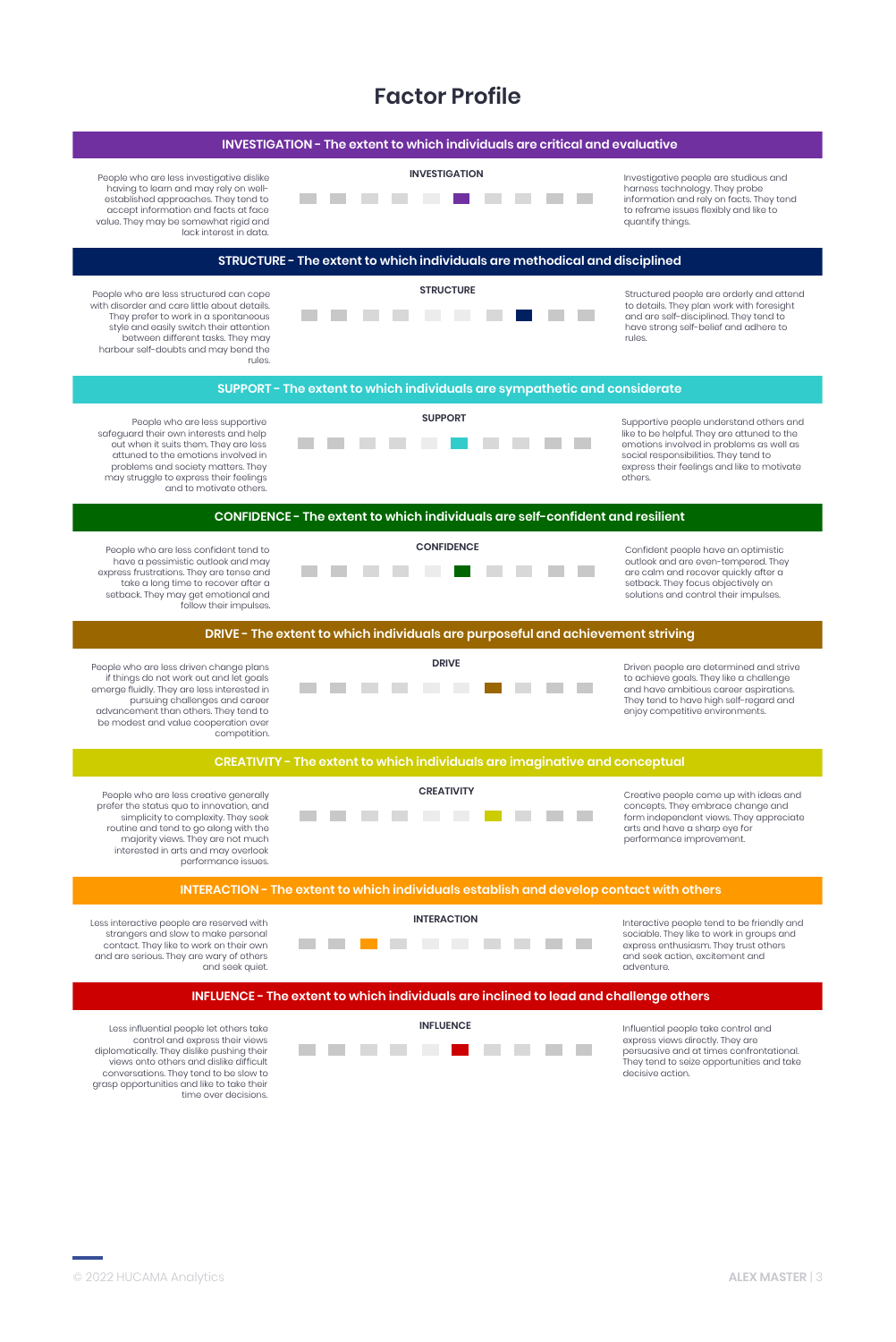In the following, you will be able to read a description of your work behavior within the eight factors based on your responses to the questionnaire.

## **INVESTIGATION**

#### **This factor measures the extent to which individuals are critical and evaluative.**



- $\bullet$ Is moderately interested in studying and self-improvement
- Is inclined to critically evaluate arguments  $\bullet$
- Is cautious about accepting changes  $\bullet$
- Is moderately interested in technology and new equipment  $\bullet$
- $\bullet$ Is interested in reading and writing
- Is interested in arithmetic and statistics $\bullet$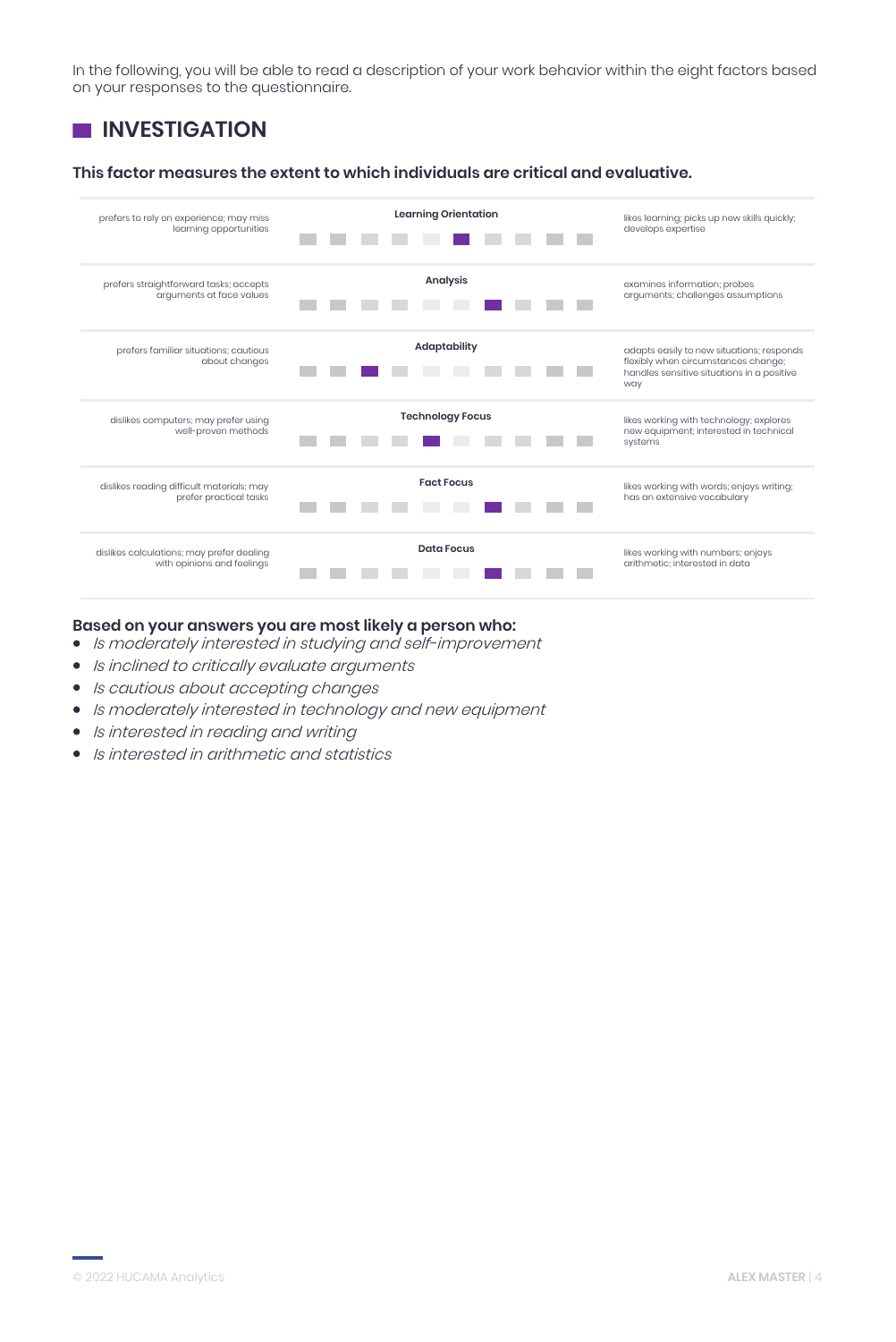

#### **This factor measures the extent to which individuals are methodical and dependable.**



- Likes order and regularity
- Tends to plan and think ahead  $\bullet$
- Is moderately inclined to believe in own capabilities
- Usually strives for perfect results  $\bullet$
- Gets to work quickly
- Tends to follow the rules $\bullet$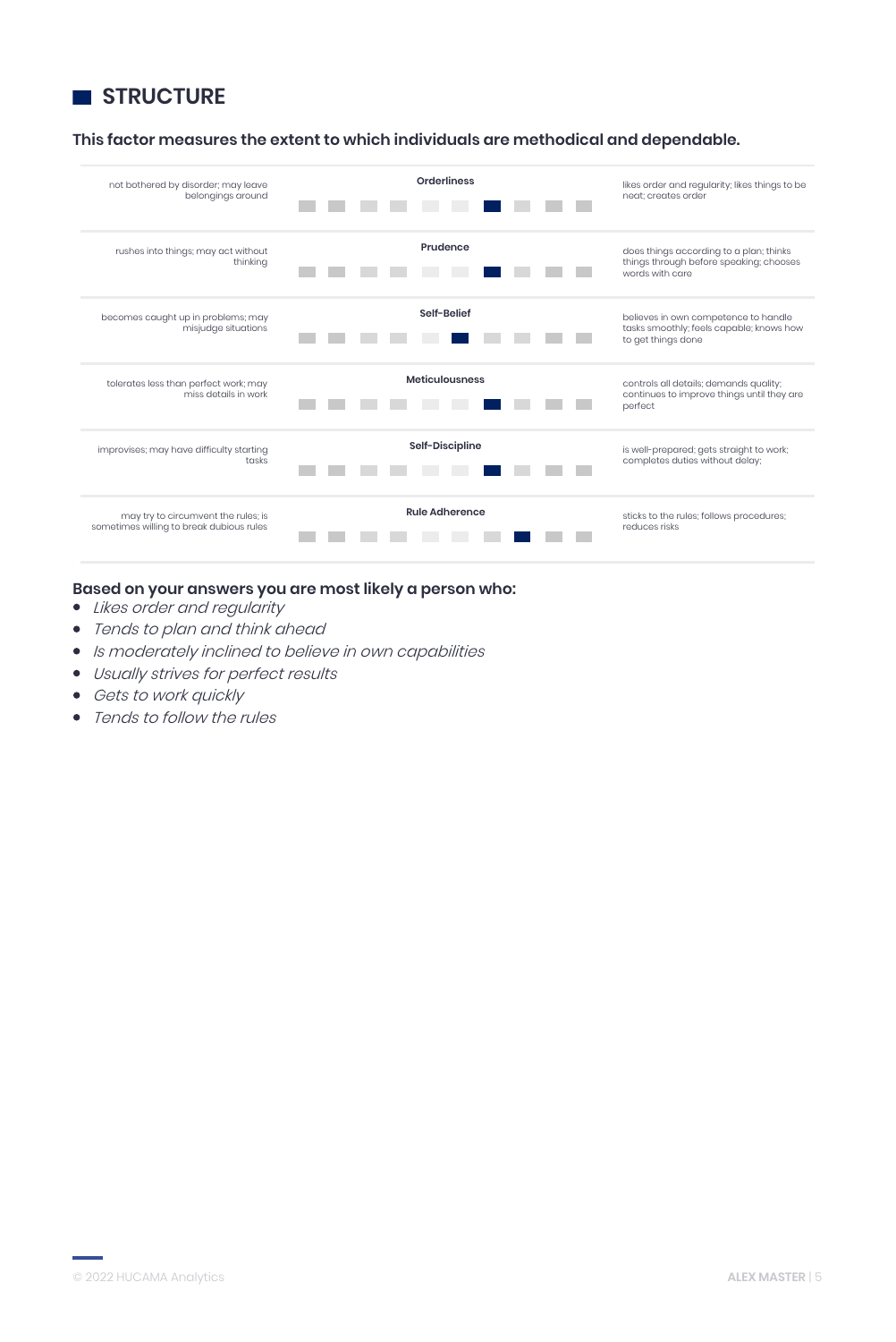

#### **This factor measures the extent to which individuals are sympathetic and considerate.**



- Sometimes listens sympathetically  $\bullet$
- Expresses feelings at times  $\bullet$
- Reads emotional situations astutely  $\bullet$
- Likes to help others from time to time
- Is moderately interested in societal and welfare issues
- At times inspires and motivates people $\bullet$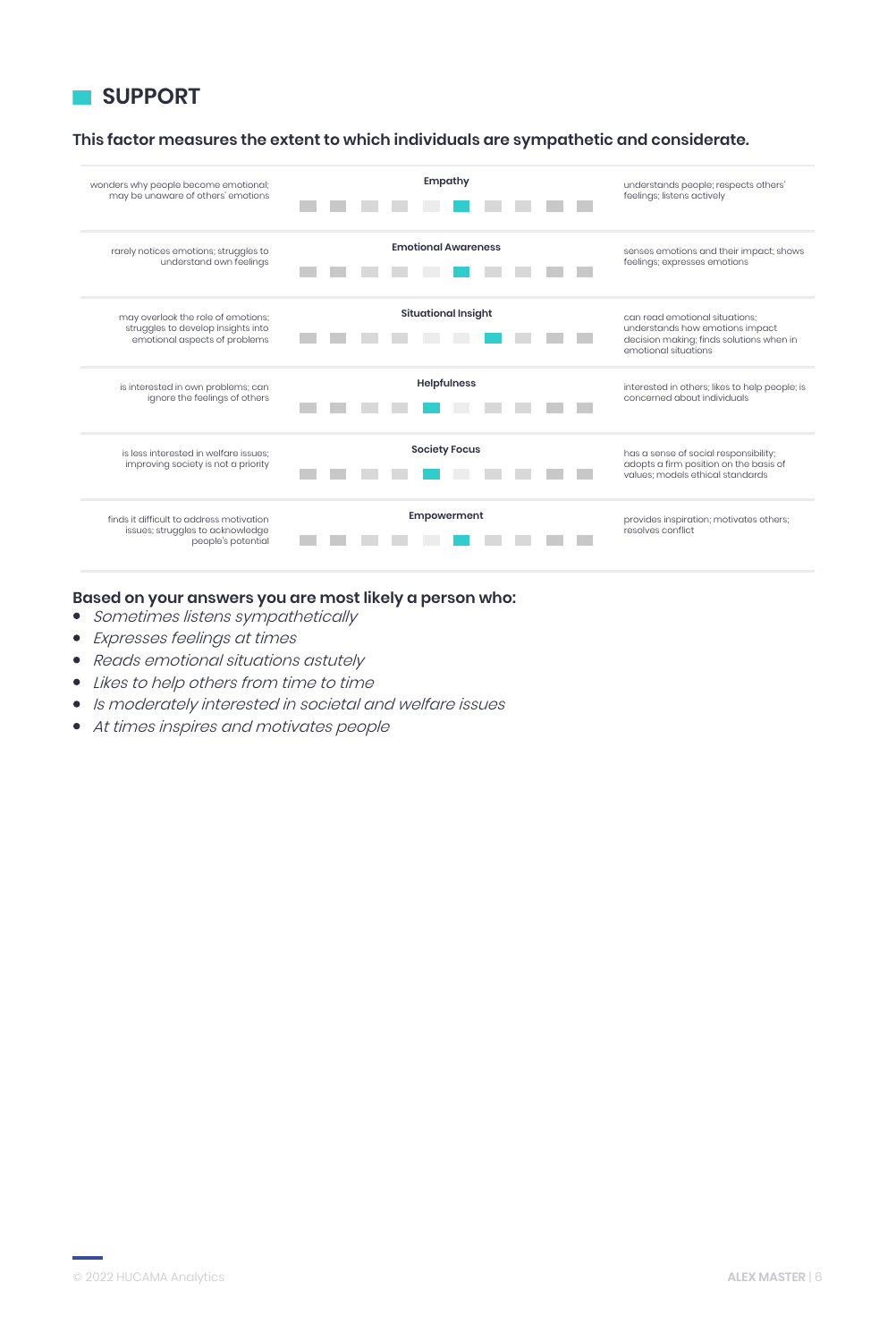

#### **This factor measures the extent to which individuals are self-confident and resilient.**



- Maintains <sup>a</sup> balance between optimism and pessimism  $\bullet$
- Is moderately relaxed but worries from time to time  $\bullet$
- Addresses and overcomes problems
- Rarely gets irritated
- May take some time to recover from setbacks
- Keeps impulses under control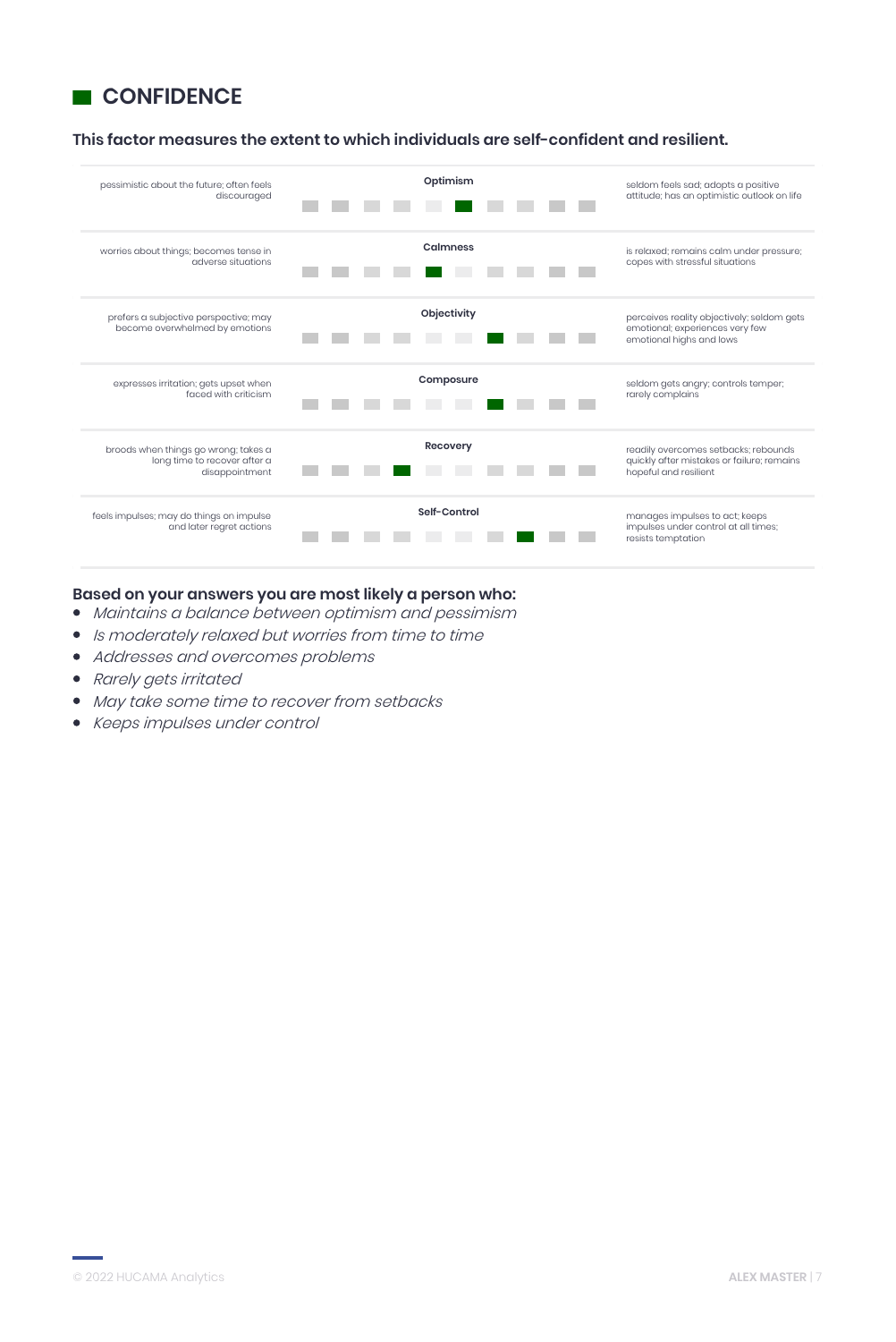

#### **This factor measures the extent to which individuals are purposeful and achievement striving.**



- Is likely to carry out plans
- Occasionally accepts challenges
- Balances modesty and self-regard
- Goes for the goal
- Works steadily to advance career  $\bullet$
- Values cooperation and competition equally $\bullet$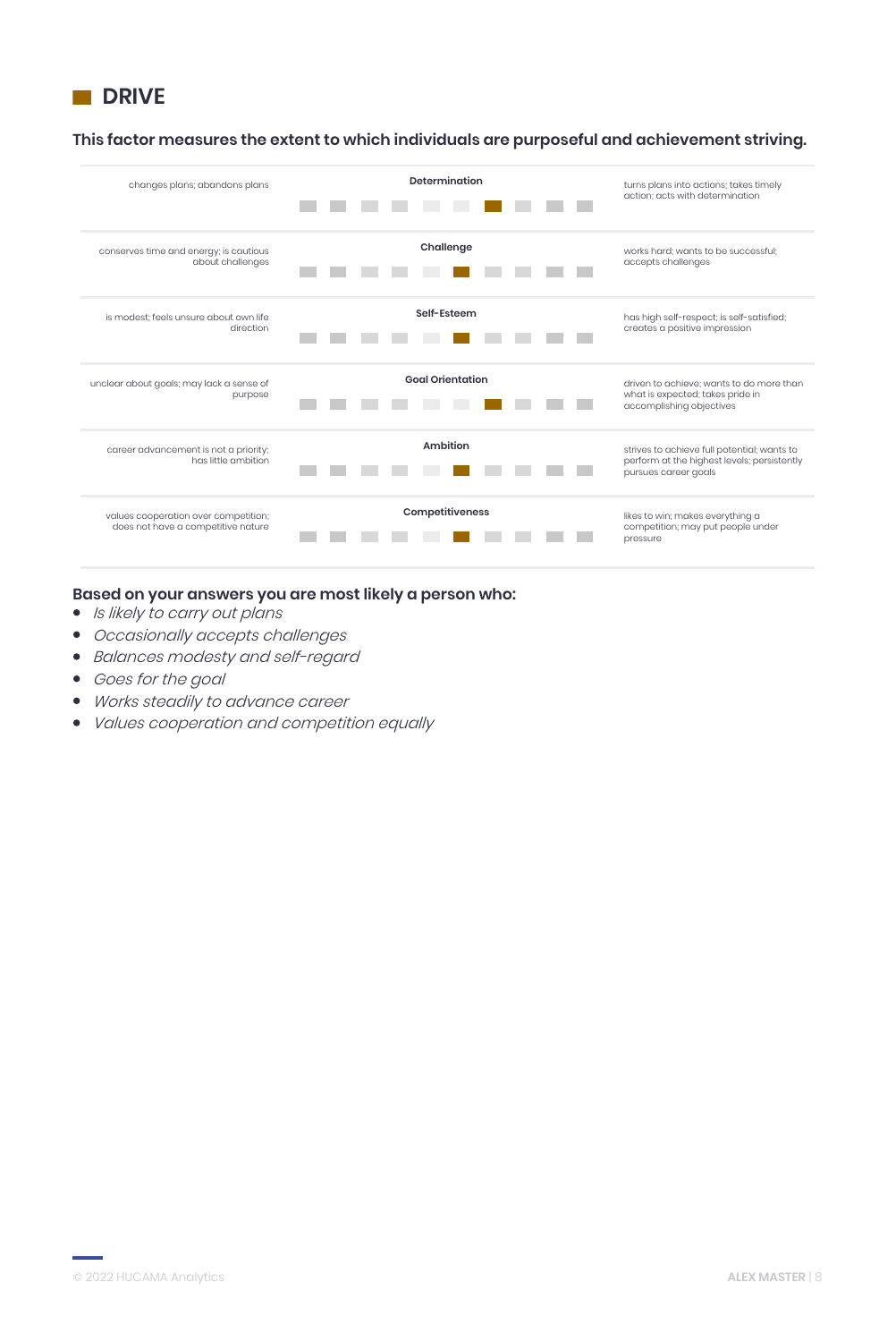

#### **This factor measures the extent to which individuals are imaginative and conceptual.**



- Balances tradition and innovation
- Is equally at ease with routine and change  $\bullet$
- Believes in the importance of art and design  $\bullet$
- Very much likes to develop concepts and think through ideas  $\bullet$
- Tends to come up with own opinions, arguments and approaches
- $\bullet$ Addresses performance issues at times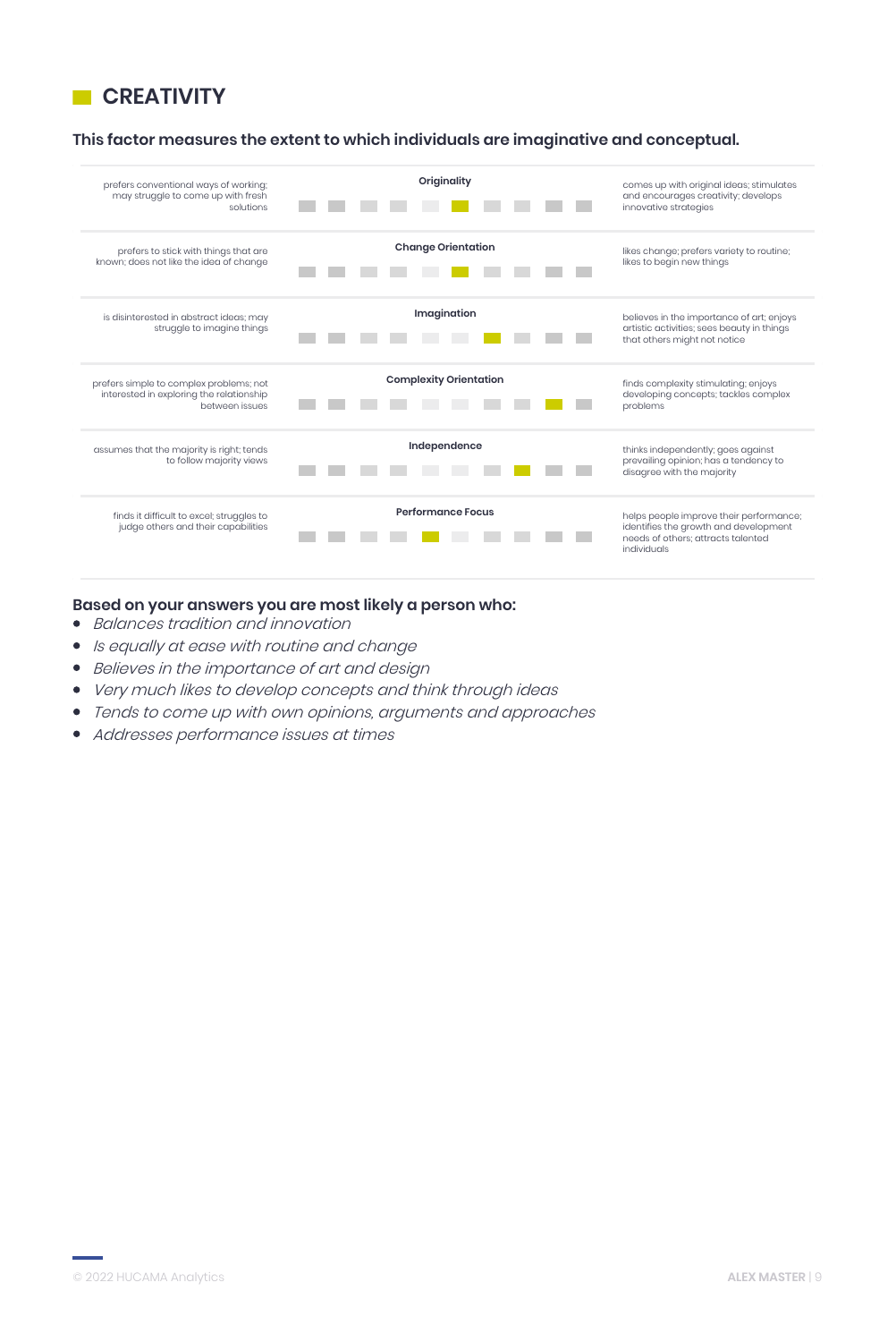

#### **This factor measures the extent to which individuals establish and develop contact with others.**



- Reserved and uncomfortable around others
- Prefers working alone to group work
- Usually believes that others have good intentions
- Tends to avoid attention and approaching others  $\bullet$
- Is moderately enthusiastic
- Enjoys contemplation and reflection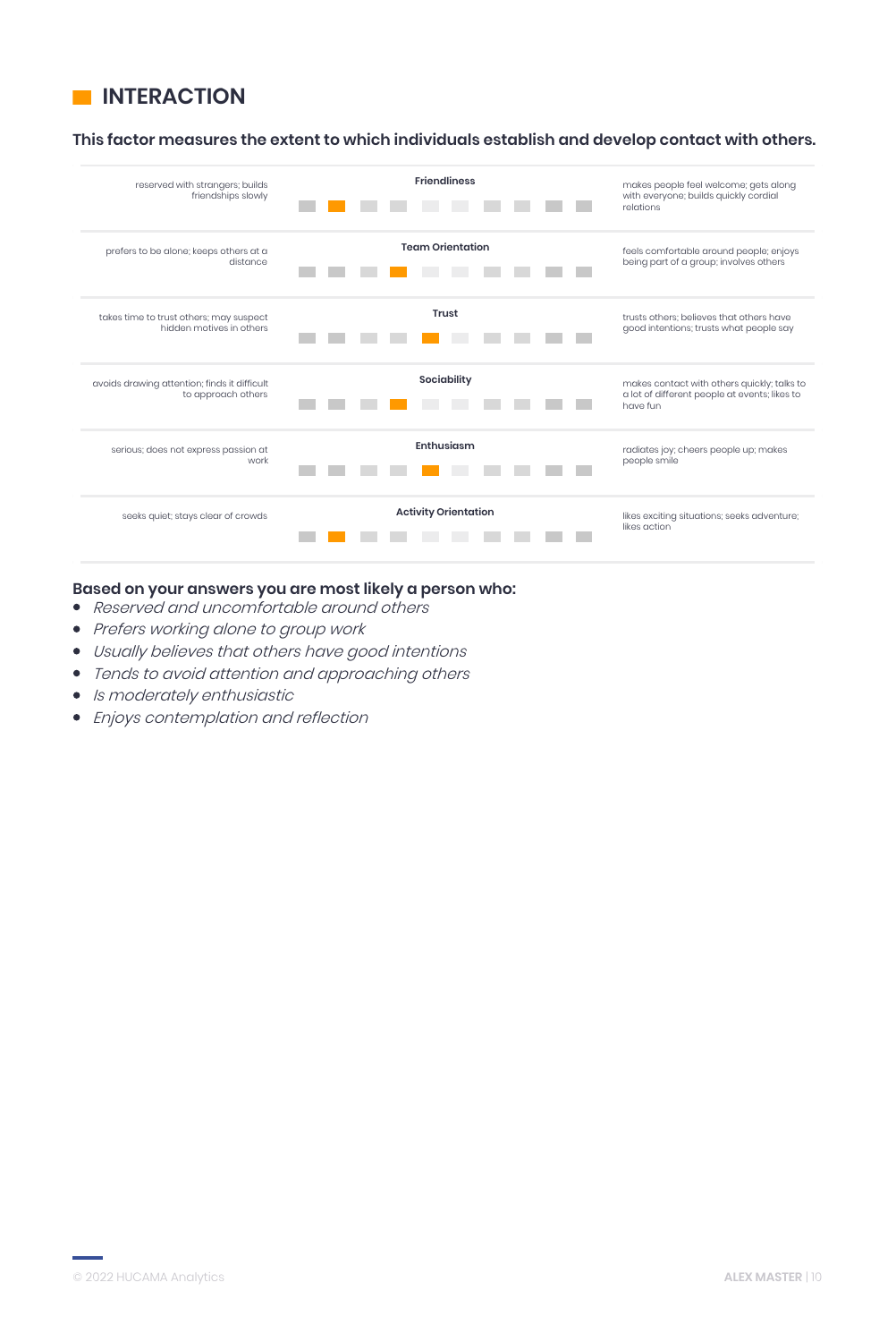

#### **This factor measures the extent to which individuals are inclined to lead and challenge others.**



- Sometimes takes the lead
- Is less persuasive than others
- At times takes advantage of opportunities
- Mostly says what comes to mind
- Is inclined to confront people
- Takes time to make decisions $\bullet$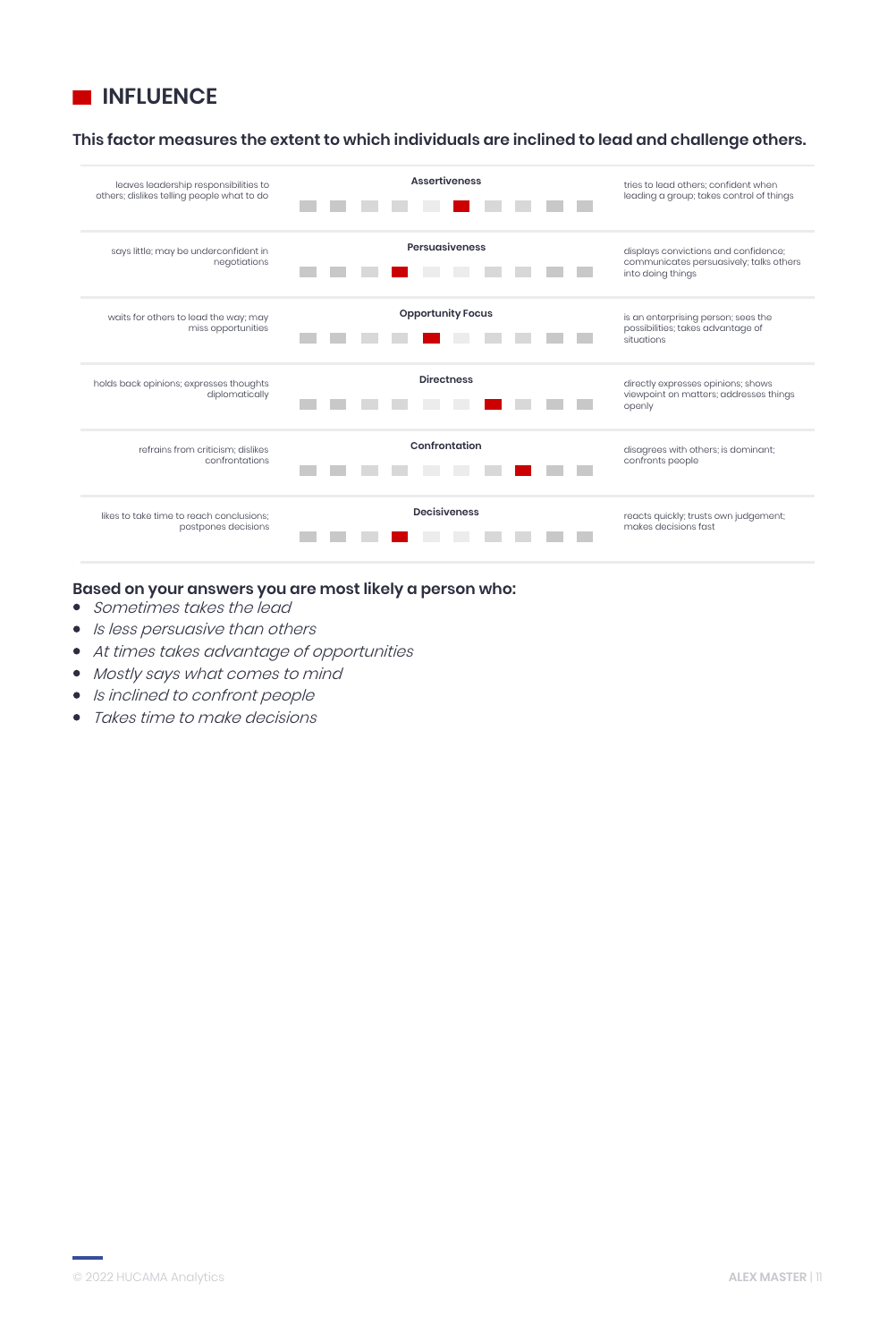## **Implications**

#### **Strong Characteristics**

Most people are aware of their own strength and weaknesses to some degree and learned coping strategies to adjust how they behave in specific situations.

The stronger a characteristics is, the harder this can be. The following section of the report is based on your most extreme scores.

In the left-hand column below, you can see the name of each Facet as well as the associated Factor.

|                                                               | <b>Key Strengths</b><br>It is always beneficial to reflect on how we behave and<br>consider that all traits have potential upsides and<br>downsides depending on the situation and how<br>consciously we act. Below you will find statements<br>describing key strength. Use of key strengths drives job<br>satisfaction and job performance. | <b>Overuse Risks</b><br>Most people like to use their strengths. However,<br>strengths can become liabilities when overused.<br>Below you will find explorative statements. Reflect<br>on situations where you may have overused your<br>strengths and identify how you could mitigate<br>such risks in the future. |
|---------------------------------------------------------------|-----------------------------------------------------------------------------------------------------------------------------------------------------------------------------------------------------------------------------------------------------------------------------------------------------------------------------------------------|---------------------------------------------------------------------------------------------------------------------------------------------------------------------------------------------------------------------------------------------------------------------------------------------------------------------|
| <b>CREATIVITY:</b><br><b>Complexity</b><br><b>Orientation</b> | Is curious about deeper connections or higher meaning<br>of things.                                                                                                                                                                                                                                                                           | May lose interest if topics or tasks become too<br>simple or banal.                                                                                                                                                                                                                                                 |
| <b>INTERACTION:</b><br><b>Friendliness</b>                    | Has a clear focus on the task and the goal. Personal<br>relationships are not a precondition for good<br>cooperation.                                                                                                                                                                                                                         | May seem unapproachable and difficult to<br>engage.                                                                                                                                                                                                                                                                 |
| <b>INTERACTION:</b><br><b>Activity</b><br><b>Orientation</b>  | Enjoys contemplation and reflection. Works well in quiet<br>surroundings.                                                                                                                                                                                                                                                                     | Finds it hard to work and function in noisy<br>surroundings. May be perceived as overly self-<br>sufficient.                                                                                                                                                                                                        |
| <b>STRUCTURE:</b><br><b>Rule Adherence</b>                    | Sticks to the rules. Follows procedures.                                                                                                                                                                                                                                                                                                      | Could be seen as rigid and stern due to<br>overemphasis on rules.                                                                                                                                                                                                                                                   |
| <b>CONFIDENCE:</b><br>Self-Control                            | Resists or delays impulses to act. Demonstrates self-<br>control.                                                                                                                                                                                                                                                                             | Could excessively delay the reaction to impulses<br>and thus reduce the dynamics.                                                                                                                                                                                                                                   |
| <b>CREATIVITY:</b><br>Independence                            | Can't be stopped by majority opinion. Is prepared to<br>swim against the stream.                                                                                                                                                                                                                                                              | Attempts to hold on to ideas that have limited<br>support from others could lead to disassociation.<br>Views can lead to conflicts with representatives of<br>the majority.                                                                                                                                         |
| <b>INFLUENCE:</b><br><b>Confrontation</b>                     | Confronts issues. Addresses conflicts.                                                                                                                                                                                                                                                                                                        | May be too antagonistic in situations that require<br>more subtle approaches.                                                                                                                                                                                                                                       |
| <b>INVESTIGATION:</b><br><b>Adaptability</b>                  | Pursues plan. Continues proven practices.                                                                                                                                                                                                                                                                                                     | Could be seen as rigid. Could obstruct progress.                                                                                                                                                                                                                                                                    |
| <b>INVESTIGATION:</b><br><b>Analysis</b>                      | Gets to the core of a problem. Finds causes that others<br>have missed.                                                                                                                                                                                                                                                                       | Could go too deep. May upset others through<br>probing questions.                                                                                                                                                                                                                                                   |
| <b>INVESTIGATION:</b><br><b>Fact Focus</b>                    | Argues based on evidence. Collects information from a<br>variety of sources.                                                                                                                                                                                                                                                                  | Could be verbose. May prepare unwieldy<br>documents.                                                                                                                                                                                                                                                                |